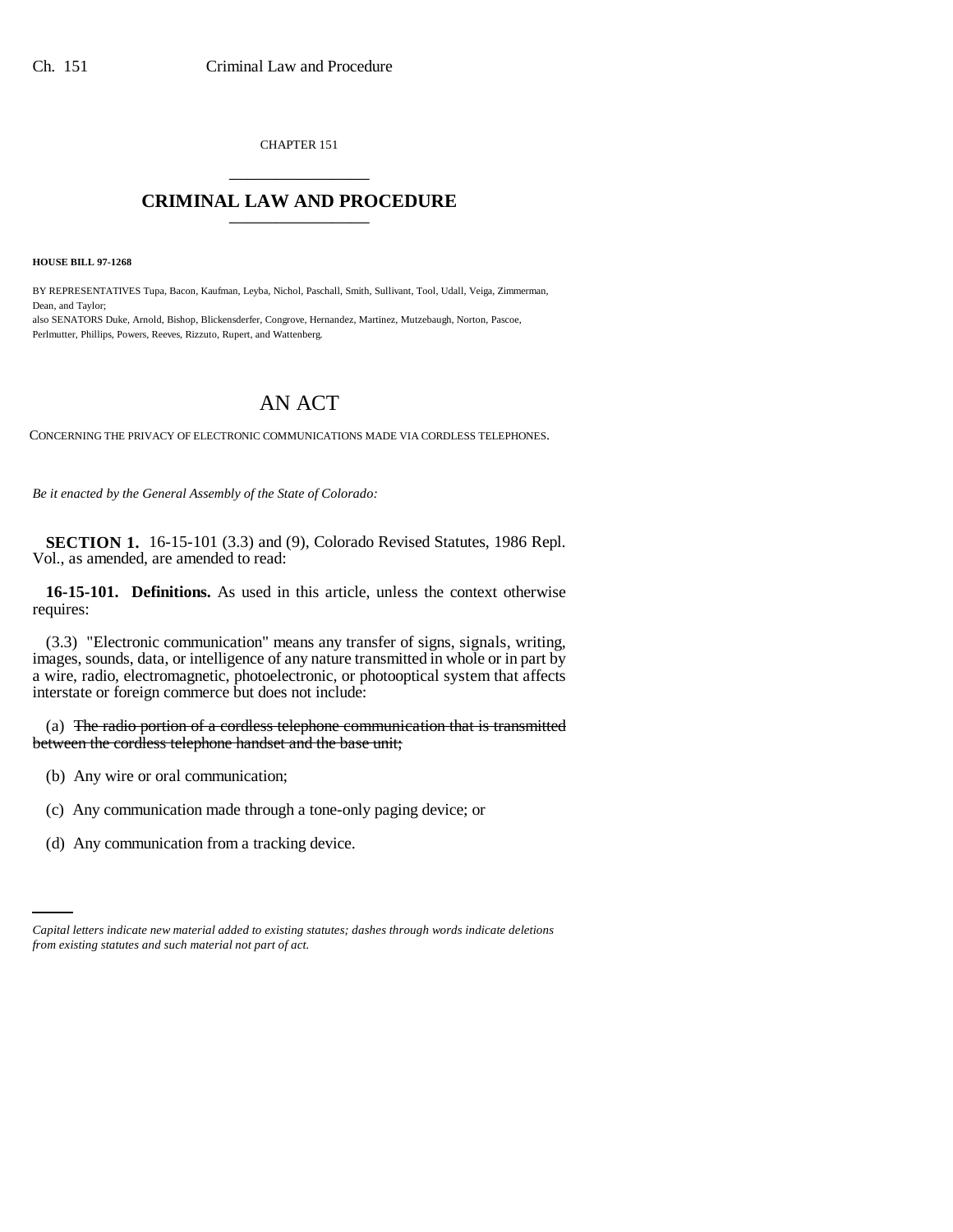Criminal Law and Procedure Ch. 151

(9) "Wire communication" means any aural transfer made in whole or in part through the use of facilities for the transmission of communications by the aid of wire, cable, or other like connection, including the use of such connection in a switching station, between the point of origin and the point of reception, furnished or operated by any person engaged in providing or operating such facilities for the transmission of communications and includes any electronic storage of such communication. but does not include the radio portion of a cordless telephone communication that is transmitted between the cordless telephone handset and the base unit.

**SECTION 2.** 18-9-301 (3.3) and (9), Colorado Revised Statutes, 1986 Repl. Vol., as amended, are amended to read:

**18-9-301. Definitions.** As used in sections 18-9-301 to 18-9-305, unless the context otherwise requires:

(3.3) "Electronic communication" means any transfer of signs, signals, writing, images, sounds, data, or intelligence of any nature transmitted in whole or in part by a wire, radio, electromagnetic, photoelectronic, or photooptical system that affects interstate or foreign commerce but does not include:

(a) The radio portion of a cordless telephone communication that is transmitted between the cordless telephone handset and the base unit;

- (b) Any wire or oral communication;
- (c) Any communication made through a tone-only paging device; or
- (d) Any communication from a tracking device.

(9) "Wire communication" means any aural transfer made in whole or in part through the use of facilities for the transmission of communications by the aid of wire, cable, or other like connection, including the use of such connection in a switching station, between the point of origin and the point of reception, furnished or operated by any person engaged in providing or operating such facilities for the transmission of communications and includes any electronic storage of such communication. but does not include the radio portion of a cordless telephone communication that is transmitted between the cordless telephone handset and the base unit.

**SECTION 3.** 18-9-303 (2), Colorado Revised Statutes, 1986 Repl. Vol., as amended, is amended to read:

**18-9-303. Wiretapping prohibited - penalty.** (2) Wiretapping is a class 6 felony; EXCEPT THAT, IF THE WIRETAPPING INVOLVES A CORDLESS TELEPHONE, IT IS A CLASS 1 MISDEMEANOR.

**SECTION 4.** 18-9-305, Colorado Revised Statutes, 1986 Repl. Vol., as amended, is amended BY THE ADDITION OF A NEW SUBSECTION to read:

**18-9-305. Exceptions.** (4.9) IT SHALL NOT BE UNLAWFUL FOR A DISTRICT